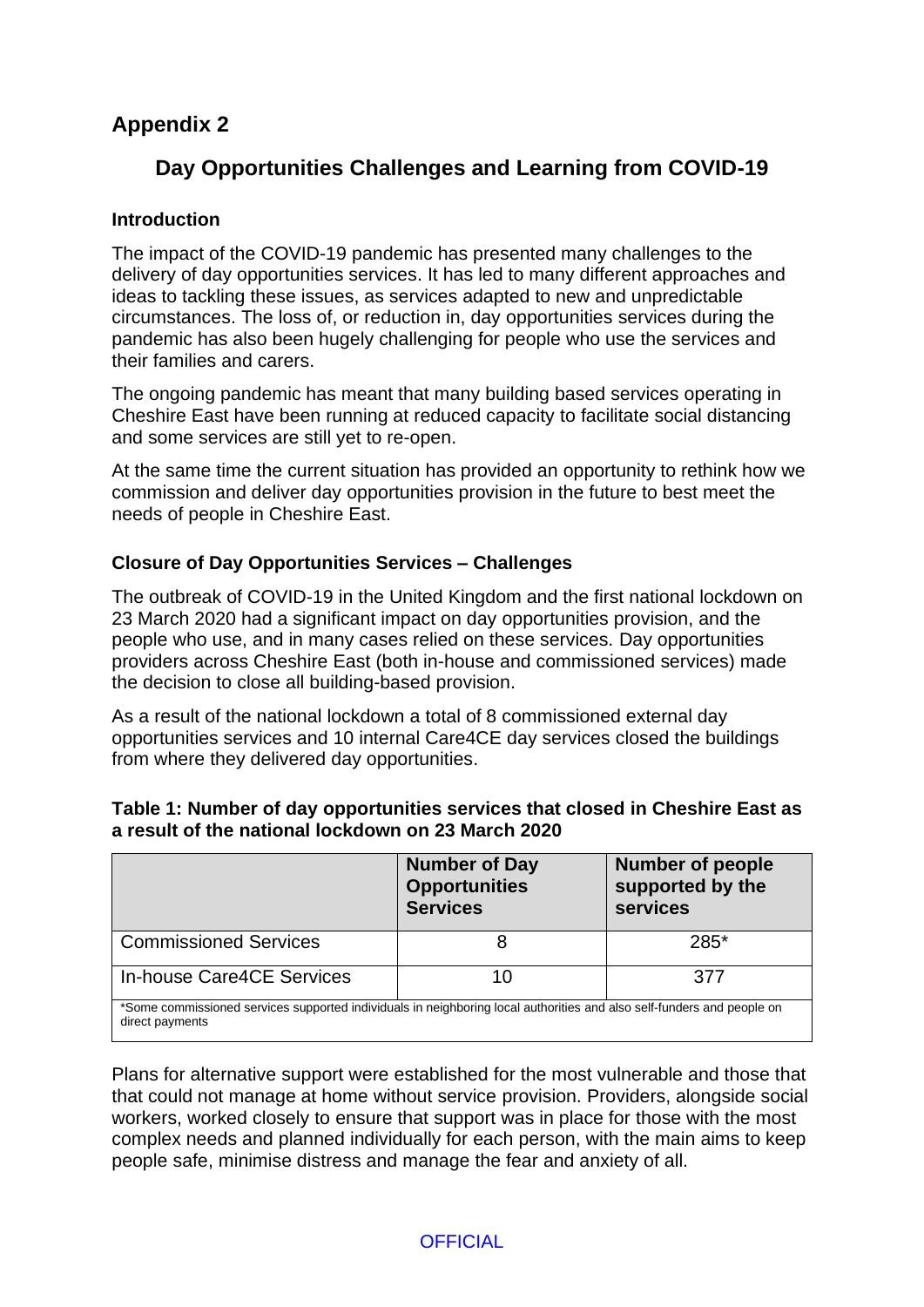## **Alternative Support**

The temporary closure of day opportunities facilities meant individuals with a learning disability and/or autism were at increased risk of social isolation and potential carer breakdown. To continue to ensure that support was provided to those who attended building based day opportunities, provider staff and social workers have been undertaking regular wellbeing calls.

Staff from some of the external day opportunities providers took the opportunity to deliver outreach sessions which involved managing staff teams around bubbles with groups of individuals. This involved people being taken out into the wider community, undertaking outdoor activities such as walking and sports. Other home-based outreach support was also delivered by some providers for those who normally attended a traditional building based offer.

Other day opportunities providers developed further innovative approaches including online digital support. This included group mental health and wellbeing sessions, exercise sessions and online exercise classes and games.

Some providers of supported living were also commissioned for additional hours where clients were in day services, to enable the continuation of activities supporting individuals' health and wellbeing and to remain positive. This worked well for both the individuals and their families and providers have not reported any concerns.

There was also the need to consider risks of any continuation of service for some people, particularly for older people with underlying health conditions, or those with family members shielding or extremely clinically vulnerable. Due to these exceptional circumstances, Direct Payments were paid to families who were residing in the same households as the individuals, enabling the continuation of support and care to meet the individuals' assessed needs.

# **Support for Carers**

Carers reported the impact on the wellbeing of people they support through the loss of day opportunities and routine activities – both for carers and people using services. Parents and carers have highlighted that many individuals were feeling bored, with increased levels of anxiety linked to the cessation of services for both the cared for and carer.

As part of the People Helping People Service, the council launched the Hidden Carers Support Service for unpaid carers in partnership with the Cheshire East Carers Hub and Crossroads Together. This service was open to carers of all ages and included those who care for individuals with a learning disability and/or autism. The offer includes information, advice and signposting, shopping and medication calls, and provision of support in the carers own home to allow the carer to take a break and prevent carer breakdown.

Support from the social work teams has included practical help such as the delivery of toiletries and food, due to the difficulty of obtaining slots from online shopping. Families and carers were supported to obtain PPE which relieved stress and anxieties. Social work teams continued to maintain contact to support families and carers via telephone and video calls to provide emotional support and practical advice.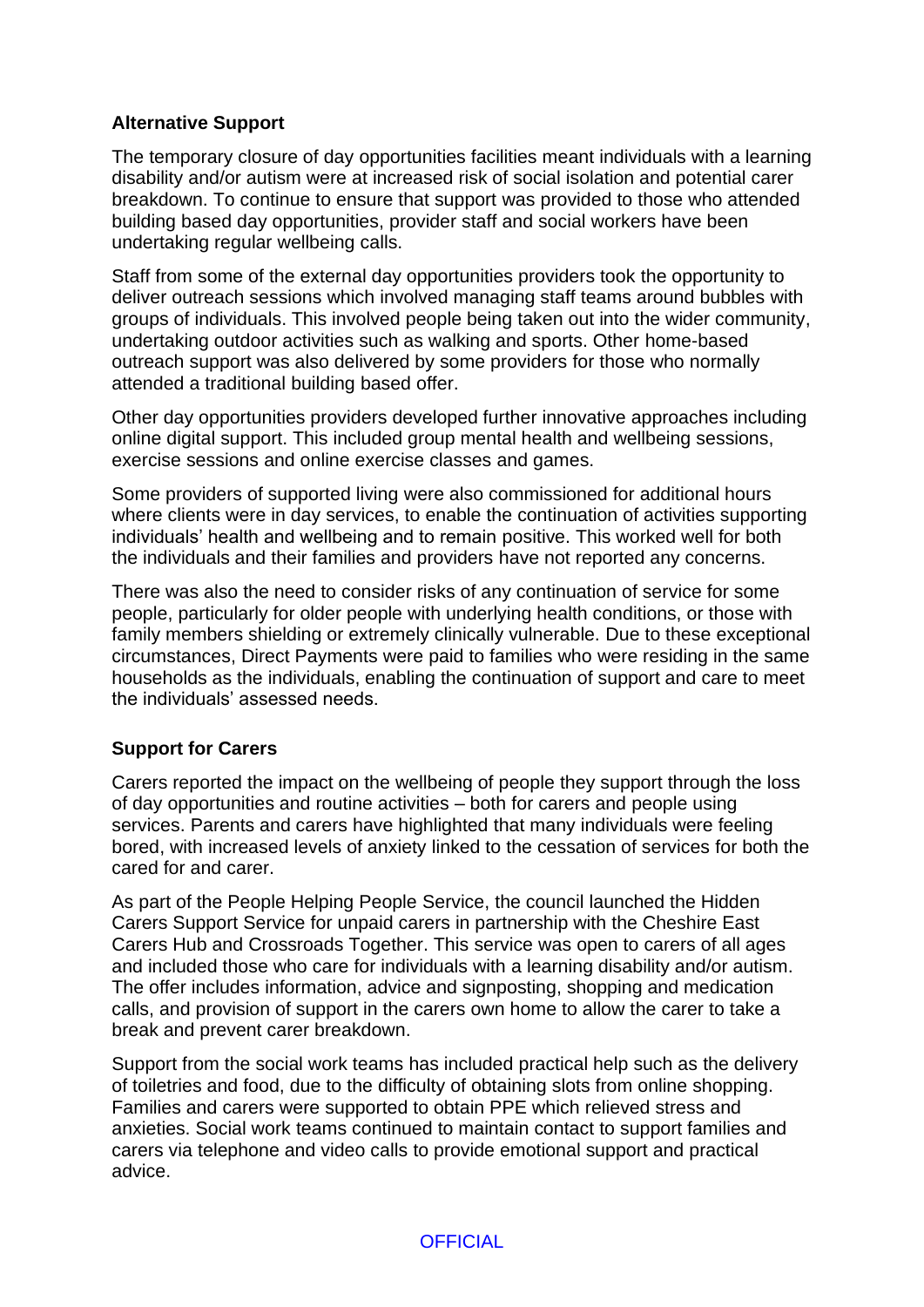## **Re-Opening of Day Opportunities Services**

Following a review of government guidelines, Cheshire East Council embarked on a phased re-opening of day services from 6 July 2020.

Many of the traditional building based services still needed to operate at a reduced capacity in order to maintain social distancing, which meant that many providers still looked at ways to be able to offer different services to ensure all clients received support (e.g. supporting them to access exercise or supporting them at home).

As part of the phased approach some services began to re-open using a blend of building based and outreach support to ensure more people could be supported. Some also operated a rota basis on alternate weeks where the buildings were not big enough to support those numbers who attended pre-COVID.

Cheshire East Council conducted an audit of commissioned and in-house services in September 2021 to assess the impact of COVID-19 on the numbers of people that could be supported within building based day opportunities services (see Table 2).

We can see from the table below that capacity within building based day opportunities services was significantly reduced from that which was available pre-COVID. Capacity in commissioned services fell by 66.4%, while Care4CE saw an 80.3% drop in its capacity, which was a result of only 4 of its 10 buildings being able to safely open in line with national guidance and social distancing requirements at the time.

### **Table 2 – Day Opportunities Building Based Services Capacity and Services Operational (Pre-COVID and as at 1 September 2021)**

|                                        | <b>Pre-COVID</b><br><b>Capacity (23)</b><br><b>March 2020)</b> | <b>Pre-COVID</b><br><b>Services</b><br><b>Open (23)</b><br><b>March 2020)</b> | <b>Capacity with</b><br><b>Social</b><br><b>Distancing (1)</b><br>Sept 2021) | <b>Services</b><br>Open as at (1<br><b>Sept 2021)</b> |
|----------------------------------------|----------------------------------------------------------------|-------------------------------------------------------------------------------|------------------------------------------------------------------------------|-------------------------------------------------------|
| Commissioned<br><b>Services</b>        | 423                                                            | 8                                                                             | 142                                                                          |                                                       |
| In-house<br>Care4CE<br><b>Services</b> | 365                                                            | 10                                                                            | 72                                                                           |                                                       |

To assist providers in this process of re-opening day opportunities services, the council provided supporting documentation to providers to support to enable them to adhere to Public Health England advice and ensure the safety of both people using the services and staff.

The council also commissioned Cheshire and Wirral Partnership NHS Trust to provide infection control audits to further support the safe re-opening of day opportunities services. These were delivered across in-house and commissioned services and focused on staff training, the environment and equipment.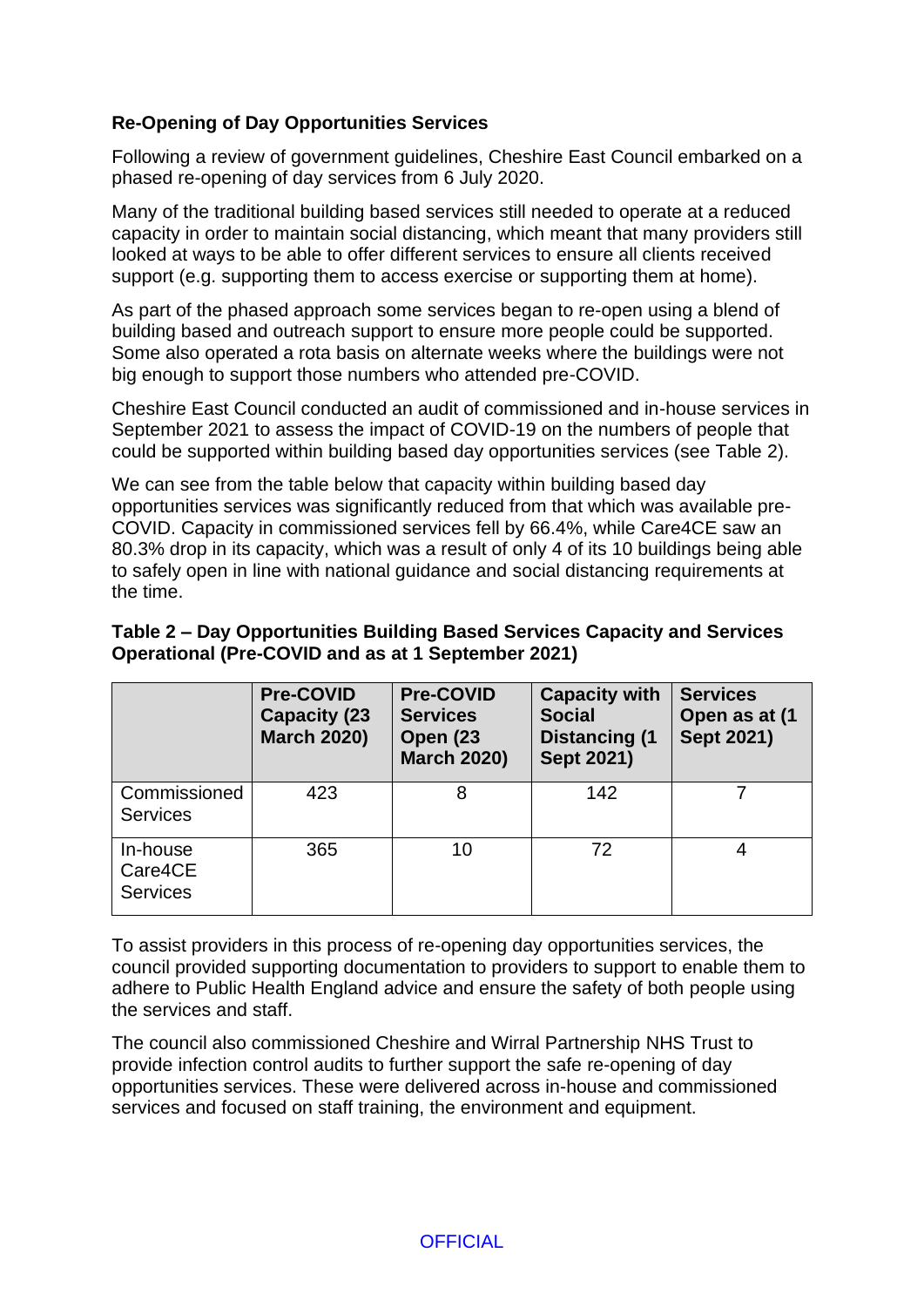## **Current Picture (March 2022)**

As of 1 March 2022, one commissioned day opportunities service remains closed, with plans in place to re-open this service in April. There are also four in-house Care4CE day services which are currently closed, but they too are looking to re-open soon. Recruitment remains the biggest barrier at present to re-opening these services and proactive steps are being taken to address this in terms of promoting the vacancies on social media platforms and at recruitment fairs. This situation is being regularly reviewed by the service managers*.*

#### **Customer Feedback**

#### **Feedback from Learning Disability Lockdown Survey (June-July 2020)**

Cheshire East Council conducted a survey called the 'Impact of lockdown on those with Learning Disabilities.' The aim of the survey was to explore the COVID-19 lockdown period through the views of those with learning disabilities, how they had felt during lockdown, what activities they had done and what support they felt they needed in the future post-lockdown.

From 125 people who responded to the survey only 8% of people stated the thing they missed the most was going to day services, compared to 24% who said that they missed going out onto the community and 17% who missed being with friends.

Activities undertaken in lockdown that respondents would like to do more of in the future included enrichment activities such as cooking, arts and crafts, exercise, and gardening. These activities could be considered when developing future day opportunities services.

#### **Feedback from the Day Opportunities Survey – May 2021**

Throughout May 2021 Cheshire East Council conducted a survey with users of day opportunity services. The survey was conducted to help plan and develop services for the future, to understand how people feel about current day opportunities, if the service offered meets their current and future expectations, and what ideas they may have for new approaches.

The results of this survey along with other engagement activities were considered in the development of our Day Opportunities Strategy for Cheshire East. Respondents on the easy read survey were also asked what the impact COVID-19 restrictions had been on them attending day opportunities and how it had made them feel.

Figure 1 shows that the most frequent impact reported by respondents was missing seeing their friends (82% said yes), however a smaller percentage reported feeling lonely and isolated (36%) suggesting they had other help or support in place during this time to mitigate loneliness and isolation. A small percentage of respondents reported a positive impact such as learning new skills (19% yes) or being involved in different activities (23% yes).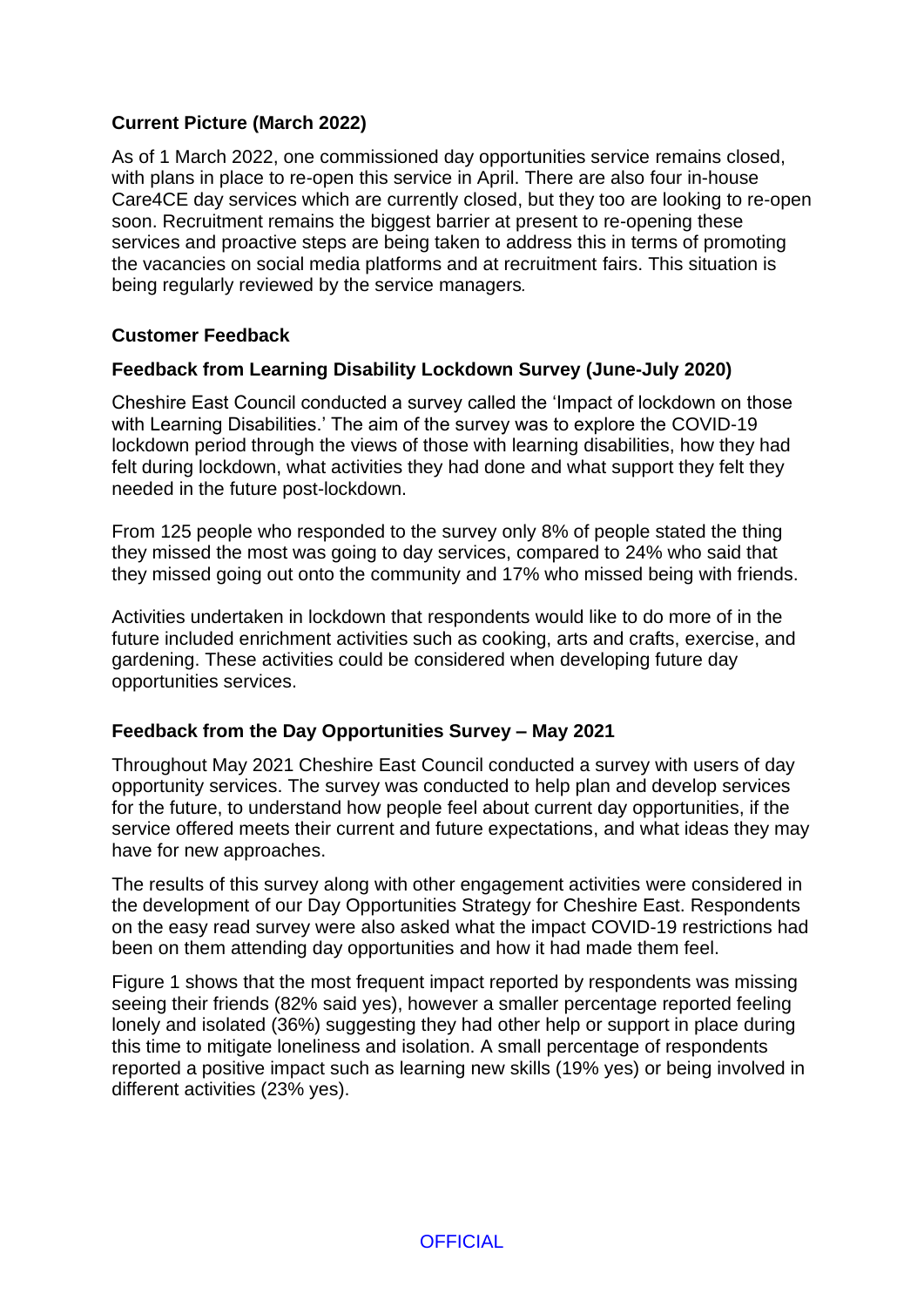Figue 1:How has the lockdown, during the covid-19 restrictions, and the impact this has had on day opportunities made you feel?



In terms of what an ideal day opportunity provision would look like, the following 5 factors were deemed the most important by respondents:

- Social interaction opportunities
- Safe space away from home (preferably within the local community)
- Tailored to individual needs
- Engaging and meaningful activities
- Well trained staff across several specialisms.

#### **Future Provision of Day Opportunities**

COVID-19 has thrown up new prospects for changing the way we provide day opportunities. During lockdown we had less clients to support which enabled some providers to provide more personalised services.

Feedback from stakeholders as part of the Day Opportunities Strategy has indicated that people would like to access a range of options compared to traditional building based services. People would like to choose from a more flexible range of options, with greater input into the wider community, including employment, training and opportunities in the evenings and weekends.

COVID-19 has reinforced the need for extensive co-production with people who use services, and their families and carers. This should be central to any future planning around the way day opportunities are delivered in Cheshire East.

Traditionally, the offer in Cheshire East has been predominantly building based, having not benefited from direct investment and development in recent years. This has limited the choice and control for those that attend day opportunities. The council recognises that people value day opportunities and through the development of the new Day Opportunities Strategy, we now have a clear set of design principles and actions to support further development of day opportunities in Cheshire East.

The vision for the new day opportunities offer will build on the learning from COVID-19. We will seek a shift away from one that was heavily reliant on building based services, only available Monday to Friday, with limited links to the community and

**OFFICIAL**